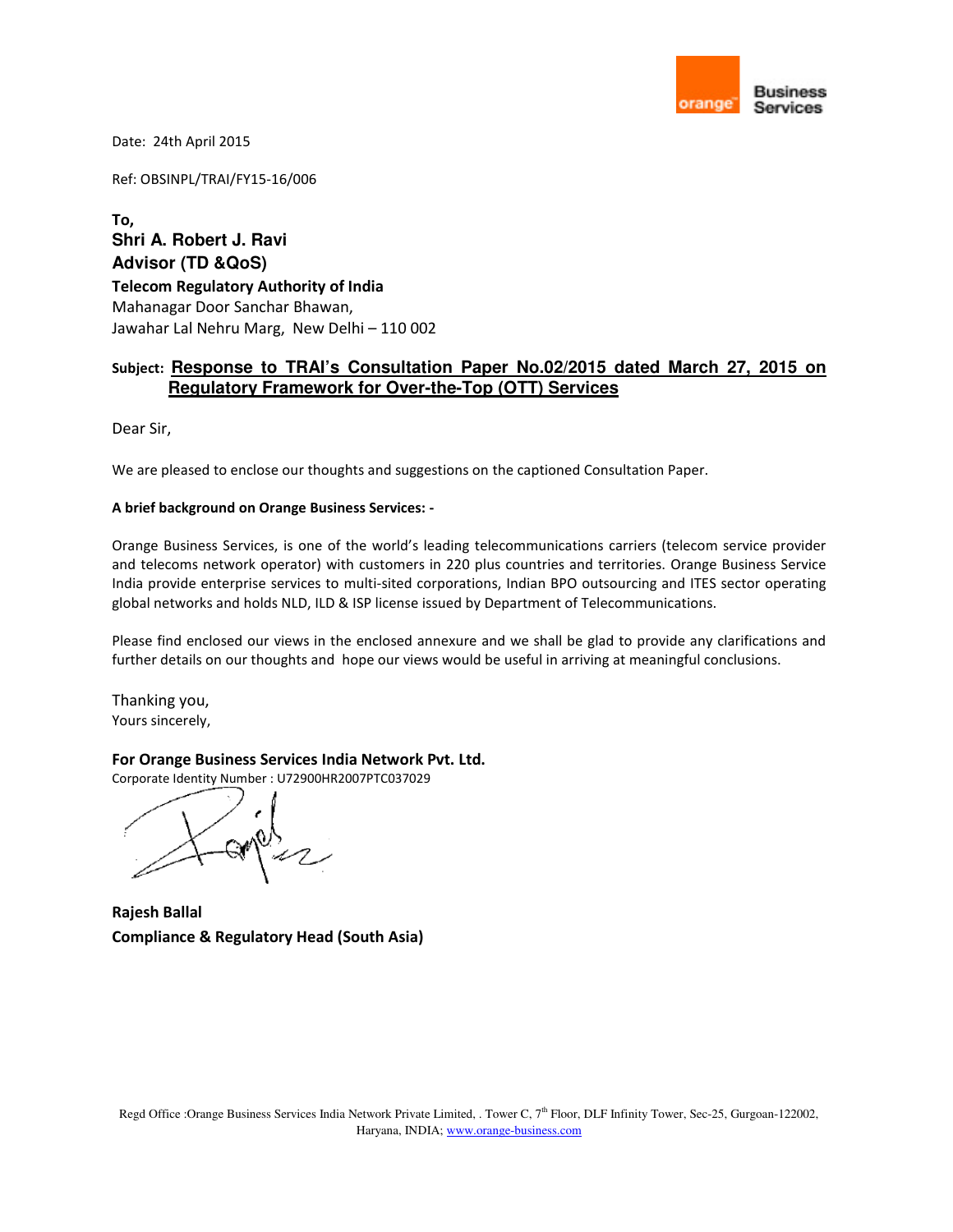# **Orange Business Services (hereinafter 'Orange') response to TRAI's consultation paper on 'Regulatory framework for over –the-top (OTT) services and Internet Neutrality, dated 27th, March 2015.**

### **Brief Introduction**

At the outset, Orange welcomes TRAI's consultation paper on over – the - top (OTT) services and net neutrality.

The technical nature of services delivered over communication networks is rarely apparent from a user's point of view. Whether an application or service comes from a telecoms company or a pure OTT provider should neither be obvious nor of much interest, so long as the consumer gets what he or she expects. However, 'behind the screen', the differences are significant - both in terms of the rules under which they are governed and the confidence which the public may reasonably have in them.

Such a divergence is harmful to the immediate interests of consumers and to the longer-term health of our digital industries. For a clearer and indeed safer environment, out-of-date regulations should be removed or remodeled into a modern framework, creating a simpler, fairer marketplace where rules apply to all players and relate to the nature of a service - and not the means by which it is provided.

While telecommunications services developed long ago, the past two decades have seen an internet revolution transform citizens' lives and support the development of a wide range of new services, some of which partly replaced those for which the networks were originally conceived.

This growing range of innovation and uses opened up by the World Wide Web has been of a great benefit for consumers: the internet has become a huge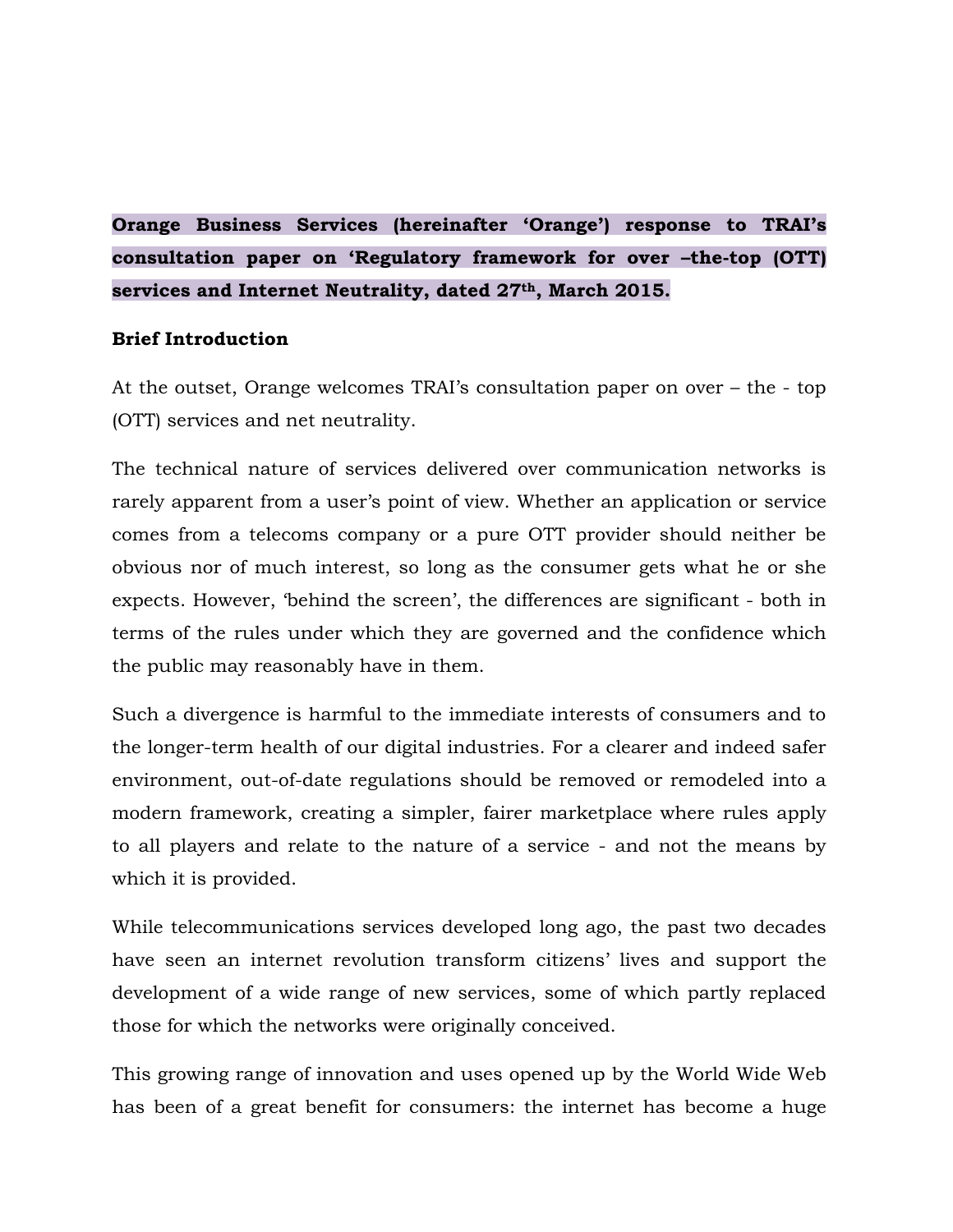part of everyday lives. Completing transactions online has become second nature, with more and more people going online for shopping, banking, information and entertainment, a trend that will continue to increase with new services in the cloud for instance. This market evolution is definitely good for users choice, however, it also demands a fresh look at the regulation of digital services in order to ensure that similar services are governed in a similar way.

### **1. Comments on OTT**

# *The current regulatory framework is not suited to these developments, leaving consumers often unprotected*

Liberalization of the industry in the 90's brought in its wake many new policies aimed at protecting consumers. For the consumer specifically these included: access to emergency calls; simpler number portability rules; privacy and confidentiality obligations. On the public interest side, there were interoperability requirements; provisions on legal interceptions; personal data protection and many financial contributions.

Yet these policies were designed at a time when internet was still in its infancy. They therefore do not cover services provided by pure OTT players. This leads to a very complex situation that can be detrimental to consumers, public authorities and, last but not least, the development of fair competition between industry players. For example, customers are not protected the same way when they use internet-based services:

- i. their location can be used without the same protection;
- ii. they cannot access emergency services;
- iii. when using a VoIP or messaging services from OTTs they are not under privacy or security rules, like the ones applying to telecoms services;
- iv. law enforcers and regulators have no legal basis for intervention as legal provisions apply only to telecoms operators.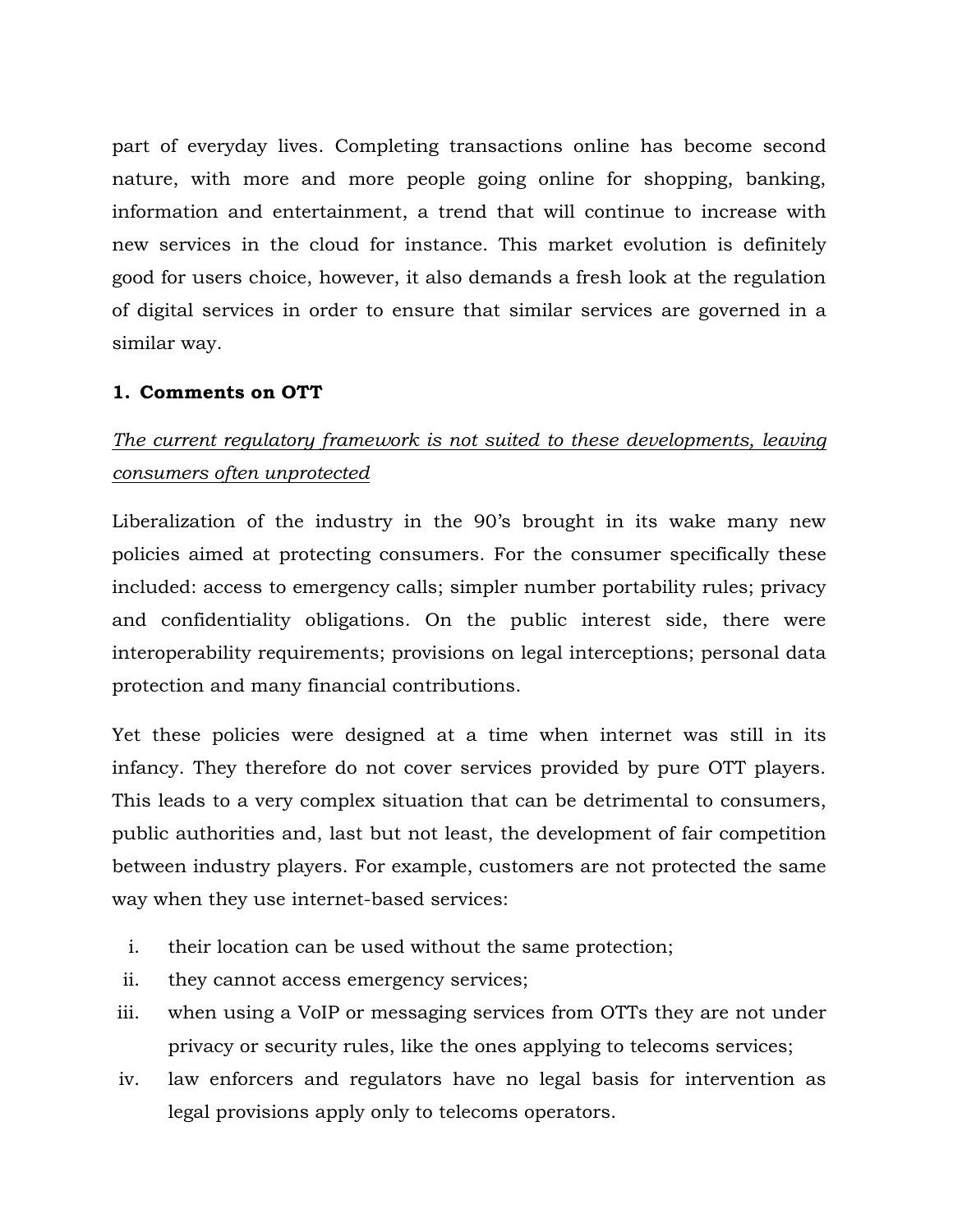v. they do not have data portability rights when switching providers;

Some customers may neither be aware nor concerned about this situation, while others accept it for the sake of seemingly 'free' services - albeit at the cost of a lower level of privacy and security.

The Telecom Operators network simply carries the IP packets from source to destination. In this background it is necessary that there should be a regulatory framework which may ensure the following regulatory principles:

- Level Playing Field
- Security
- Privacy
- Transparency
- Quality of Service (QoS)
- National Government Policies

# **a common framework for digital services based on the principle: "same services, same rules"**

All digital services should be governed the same way. This calls for a new regulatory architecture addressing all digital services, independently of the provider. Digital services are currently subject to distinct rules depending on the legal categories they belong to: electronic communication services (ECS – covering operators' services) or information society services (covering most internet services). With the internet revolution, those categories have now become obsolete as regards their technical or economic specifications. the current definition, information society services are services that are paid for, a characteristic which does not fit with the majority of internet services, often provided for free these days.

# **implementing common rules on digital services requires a multifaceted action plan**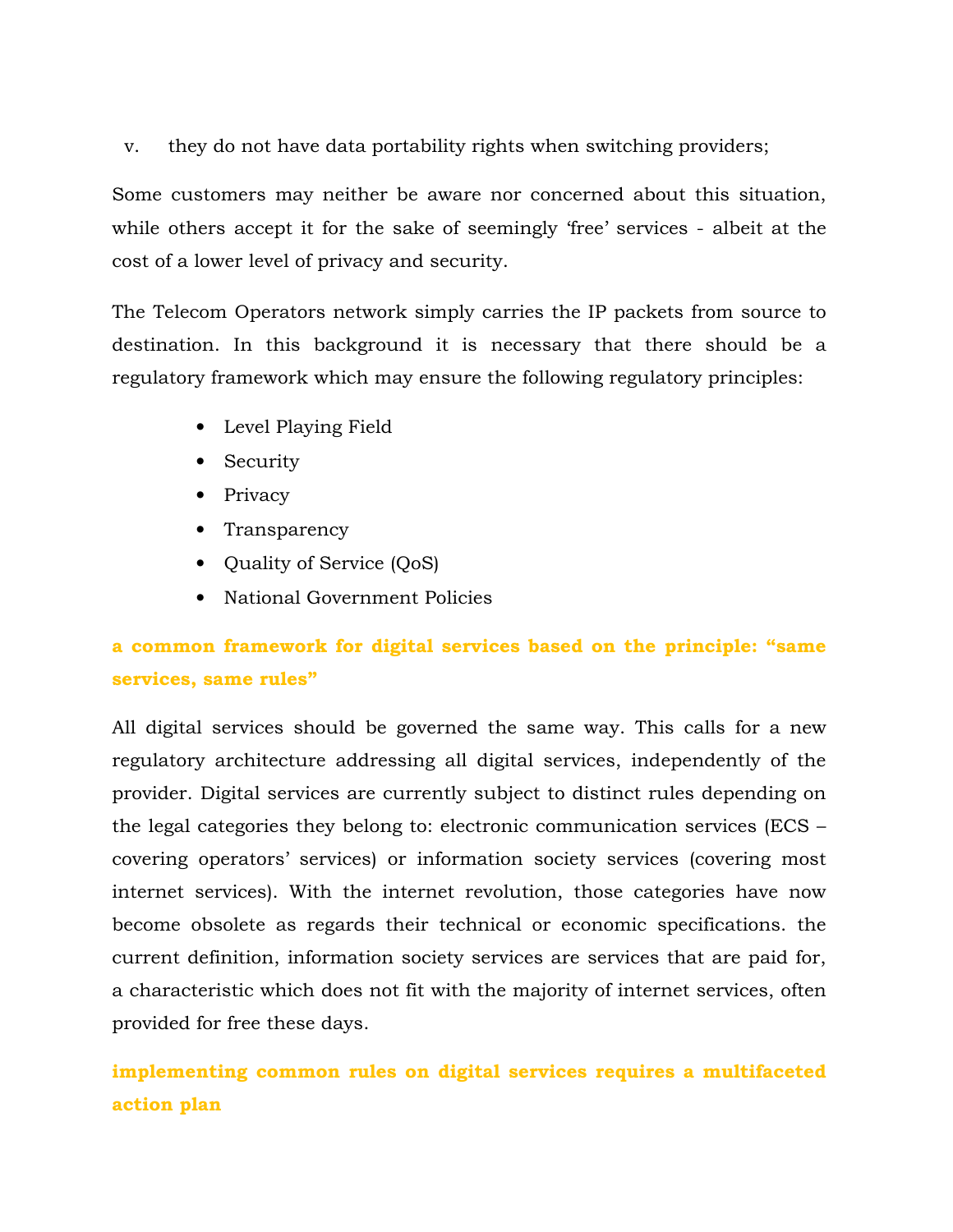The current consultation debates focuses on how to defend an open internet from the network side while preserving its smart functioning and innovation. However, to ensure consistent protection, neutrality should not stop with networks and should apply to all internet players. Openness and transparency are required over the entire 'value-chain' - app stores, smart phones or tablets, as well as browsers and operating systems, not to mention search engines.

When establishing a common framework for digital services, the recommendations from the Authority should encompass provisions on internet neutrality such as transparency; openness (or non-blocking so customers can reach legal content and applications); interoperability and switching.

### Report on internet platform neutrality

The French "National Digital Council" published in May 2014 a report highlighting that today, large platforms are the internet gatekeepers. As a consequence, the council has drawn up "recommendations deemed as priority areas to ensure that the upholding of the principle of neutrality by and within platform ecosystems"

#### http://www.cnnumerique.fr/wp-content/uploads/2014/06/PlatformNeutrality\_VA.pdf

#### data protection for all services and users

A high and consistent level of data protection would mean that all citizens using internet services - email, payment or cloud services for example – could enjoy the same level of protection across all players offering services. Moreover, protection should be consistent regardless of the company involved (telecoms, OTT), or the technology. In short, here again, the same services should follow the same rules, no matter where, how or by whom they are provided.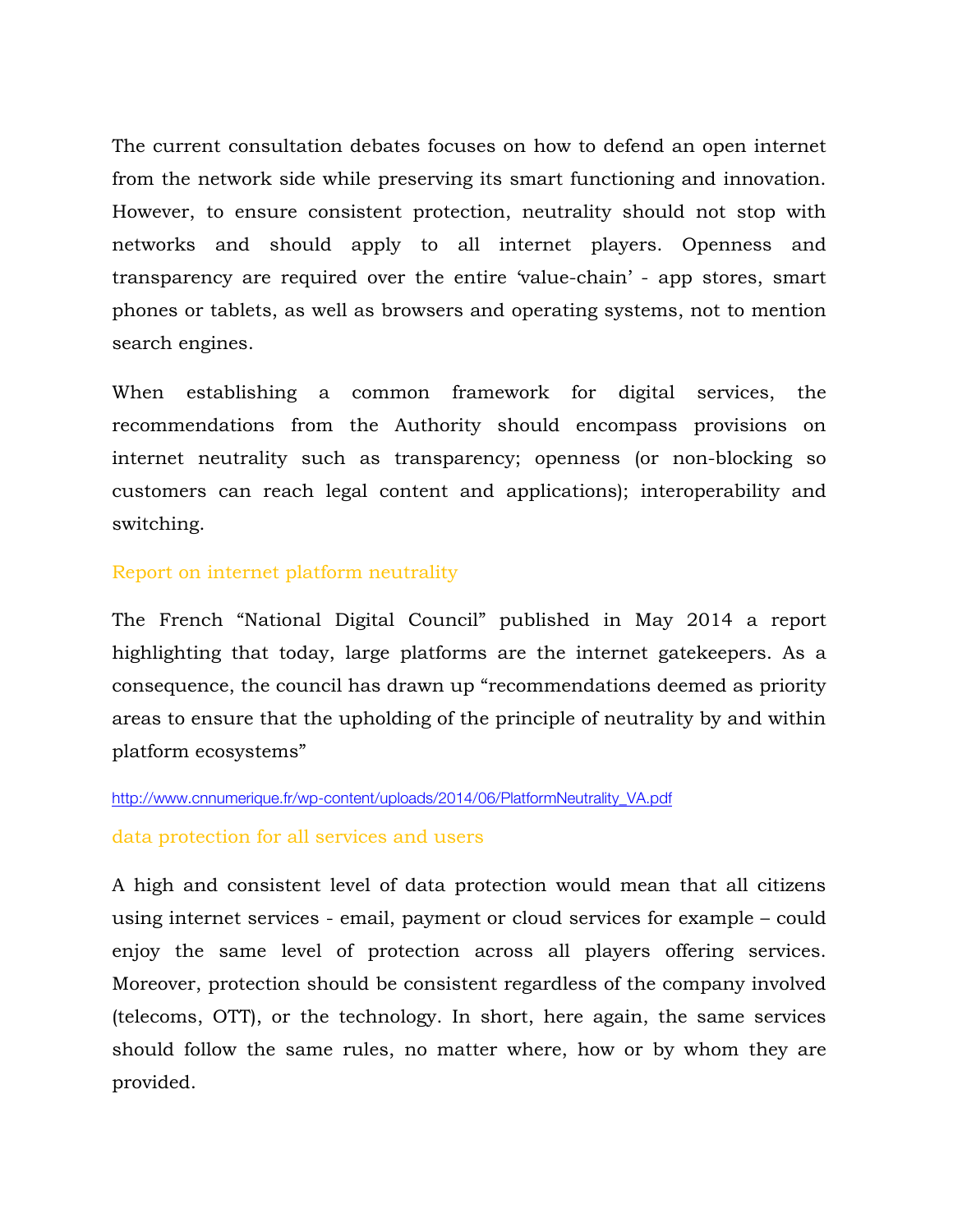Thus, we suggest a new framework should be implemented which is light touch regulation which encourages innovation, with strong protection for consumers and ensures that there is a level playing field in relation to similar services.

### **2. Comments on Net Neutrality**

Internet has transformed the way people communicate, work and live by enabling a growing range of new services; more and more people go online for shopping, banking, information and entertainment, a trend that will continue to increase with the internet-of-things. It has opened up great opportunities in education, culture, communication, social interaction, as well as enabling advancements in science and technology and more broadly encouraging freedom of expression and media plurality.

Preserving the openness of internet, in the sense everybody should be entitled to distribute and access the content, services, apps of his/her choice, is therefore essential. This relates to network neutrality but also to the internet openness in its entirety.

### **internet success relies on efficiently managed networks**

The constant growth in the use of the internet creates a challenge for network operators in order to meet demand. They do so by investing in new capacities and by managing existing capacity.

### The internet needs continuous networks upgrades.

The internet owes much of its success to the wide availability of broadband. However, the tremendous increase of traffic, especially with growing video services, pushes for ever higher demand in terms of speeds and capacity in networks. To cope with this, operators continuously invest in new capacities, despite a difficult environment and shrinking revenues.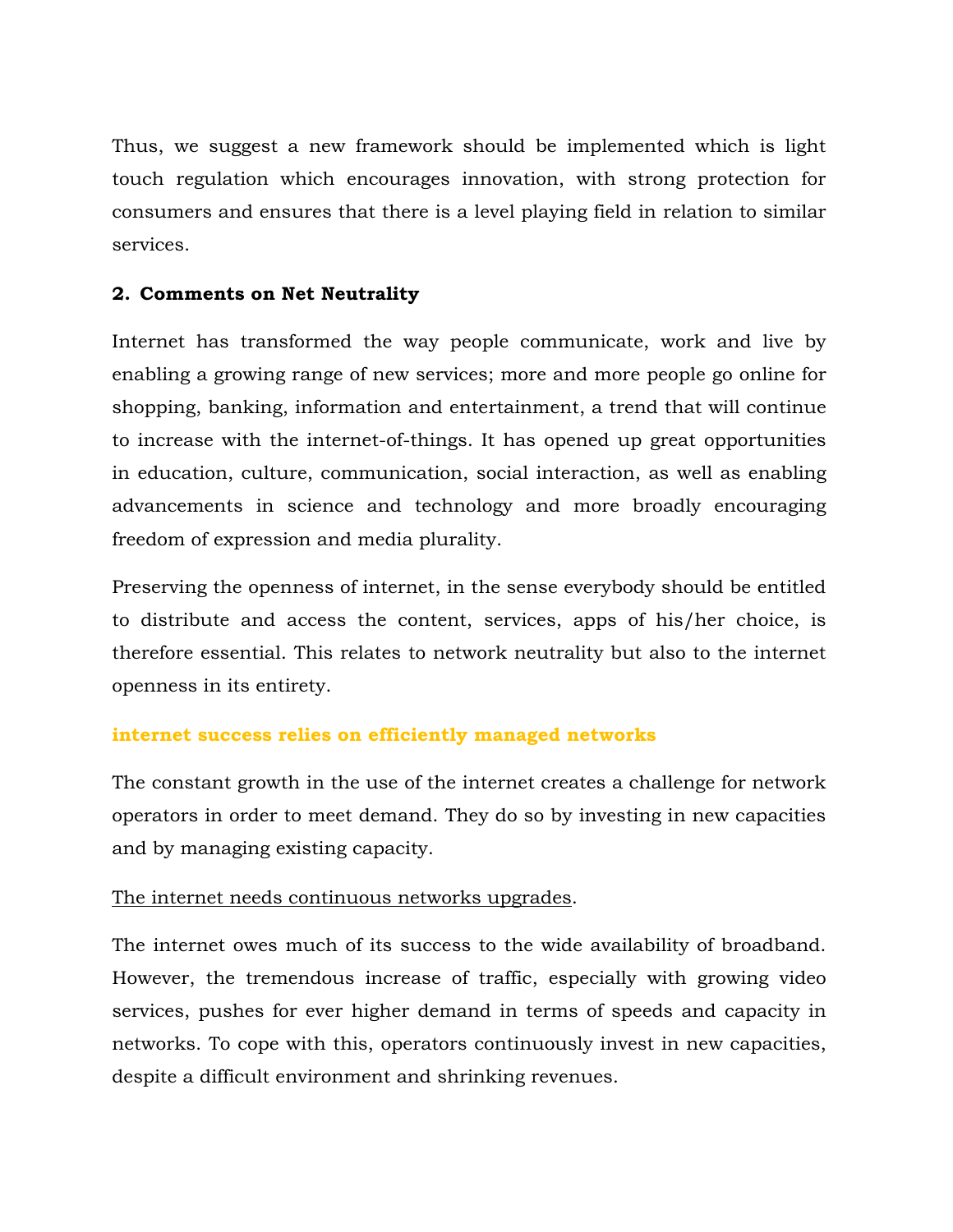# networks require traffic management to work properly and deliver the best experience to end users.

Even if network upgrades could meet the continuous need for greater capacity, it is inevitably rapidly exploited by new services – jump from TV to UHD TV for example. Consequently the need for operational support called 'traffic management' will never go away. Investments in increased capacity and traffic management are complementary tools to ensure the best possible customer experience.

Traffic management is necessary for operators to operate their network on a permanent basis (e.g. to orient traffic depending notably on the current performances of different routes), to prevent congestion, to effectively protect the security and integrity of networks, to restrict the transmission of unsolicited communication to consumers (e.g. spam) or to give effect to a licensing provision or court order (e.g. child protection).

The net neutrality requirements have traditionally been applied only to telecoms operators; but other providers in the internet value chain such as content delivery networks, browsers and proxies can also differentiate in terms of quality and service. A service like voice, video-streaming, etc., will have to be given priority over services such as email or messaging in order to ensure the best overall quality for all. Video services may be optimized, by compressing data, adapting content for mobile screens and reducing the cost to the consumer.

### end users can have various types of services over a single access network.

An efficiently managed single access network allows the smooth co-existence of:

1. access to the internet content, application or services, provided over IP protocol, with no guarantee in terms of quality, also often named "best effort".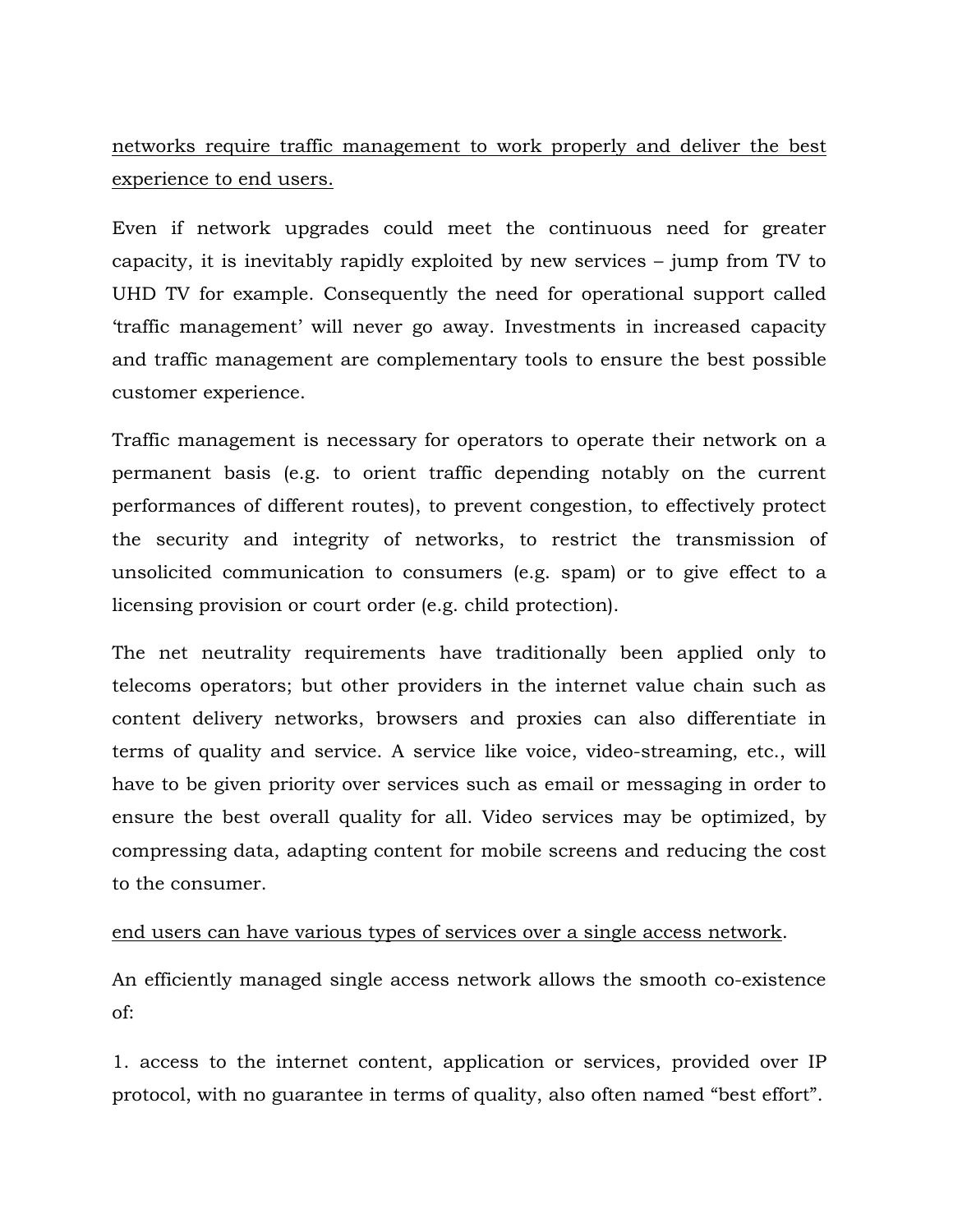The network and the services are both agnostic and there is no "built-in" guarantee that data is delivered or that a user is given a guaranteed quality of service or a certain priority. Users obtain unspecified variable bit rate and delivery time, depending on the current traffic load. This is somehow similar to postal services; a sender usually cannot be certain that a letter was delivered or how long it will take. As highlighted by BEREC (Dec. 2012 summary positions on net neutrality), this specificity is a driver for innovation, in the sense that innovative services can be developed without taking into account network constraints.

2. other services with a guaranteed quality – often named managed or specialized services.

This category encompasses conventional services such as IPTV, video on demand, future mobile voice over 4G, virtual private networks for business customers but also innovative services such as remote care or secure home solutions. They are characterized by specific requirements in terms of performance (e.g. time sensitive service), interoperability or reliability. With all services moving to IP-only networks, operators have to ensure that these characteristics remain guaranteed, calling for traffic management.

## **Co-existence of these two categories of services in a single access network is beneficial to all**:

– the demand for specialized services calls for investments in new capacity, which in fine is also advantageous for internet access services;

– running specialized services requires a more efficient utilization of networks, minimising traffic loads on networks and improving the quality of the internet access over the same infrastructure;

– a dynamic allocation of capacity between the two categories of services improves the overall customer experience; on the contrary, imposing a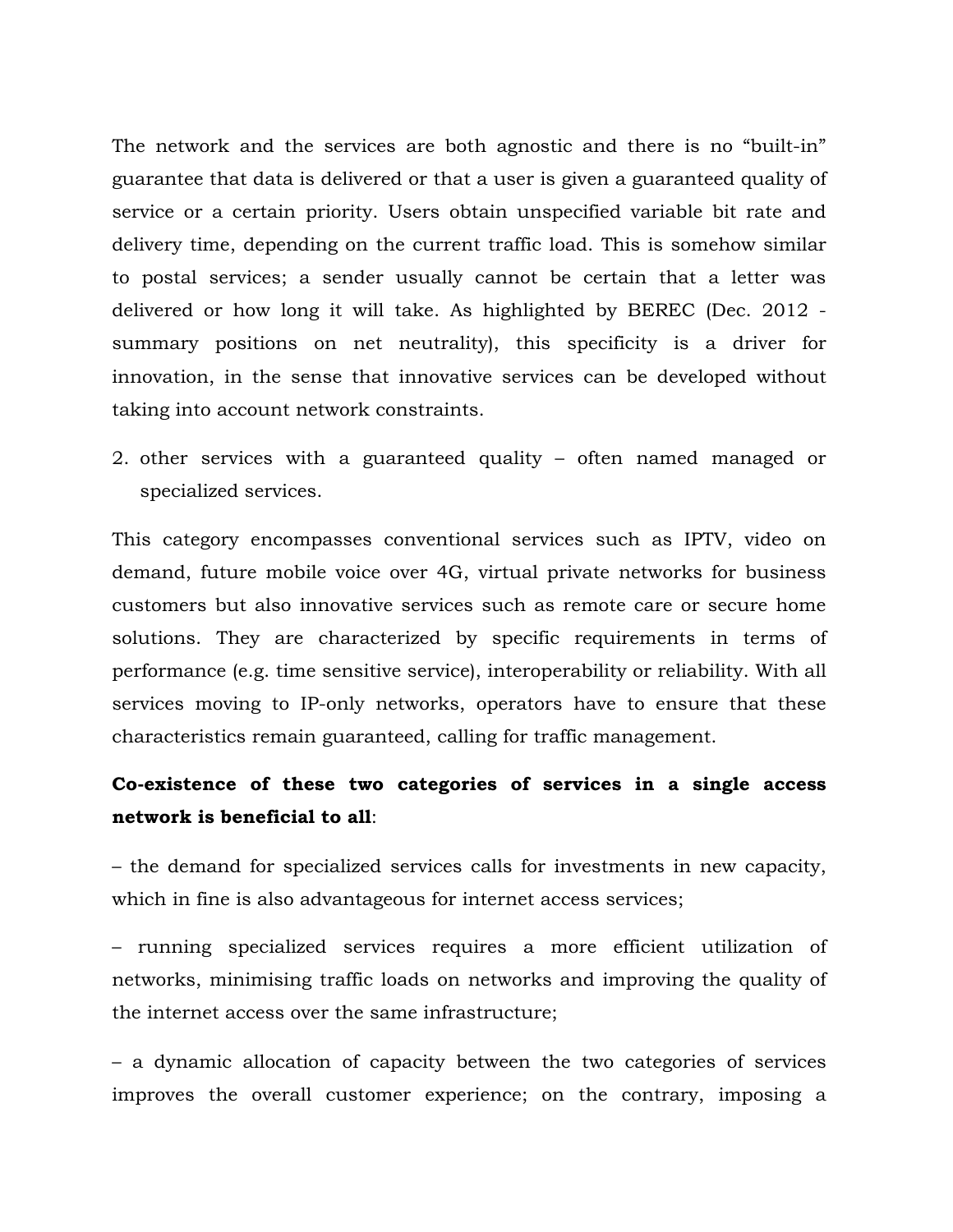dedicated fixed capacity to some services would freeze such capacity even when these services would not be used by the customer; for instance, when IPTV is switched off, its capacity would not be available for internet access services.

### **best tools to guarantee network neutrality**

The debate over net neutrality has mainly focused on operators using traffic management in a way which could be anti-competitive or hindering innovation, and on the impact of specialized services on internet access services. Considering the importance of the internet today, these concerns are comprehensible, even though there is little record of this happening. In any case, as the customers have already benefits from relevant safeguards via Regulatory intervention (as and when required), CCI etc.

## As in the case in Europe, where network neutrality is already governed by competition and legislative provisions

Competition combined with transparency and switching rules imposed on operators are the best safeguards for network neutrality, as already highlighted by BEREC. In the European Union, broadband markets are characterised by strong competition and any degradation of services can lead to immediate consumers' reactions; "voting with their feet" they can switch providers, not to mention for the operators the negative impact on brand and revenues. Moreover, the fact that services over the internet have developed very successfully in Europe, even when they were competing with similar services offered by the operators, also suggests that concerns of anticompetitive behavior from operators' side are overstated.

In addition in Europe, the electronic communications framework already includes relevant rules on net neutrality. They give regulators a clear objective to safeguard net neutrality and empower them to adopt rules to preserve a minimum quality of services. They also impose operators to comply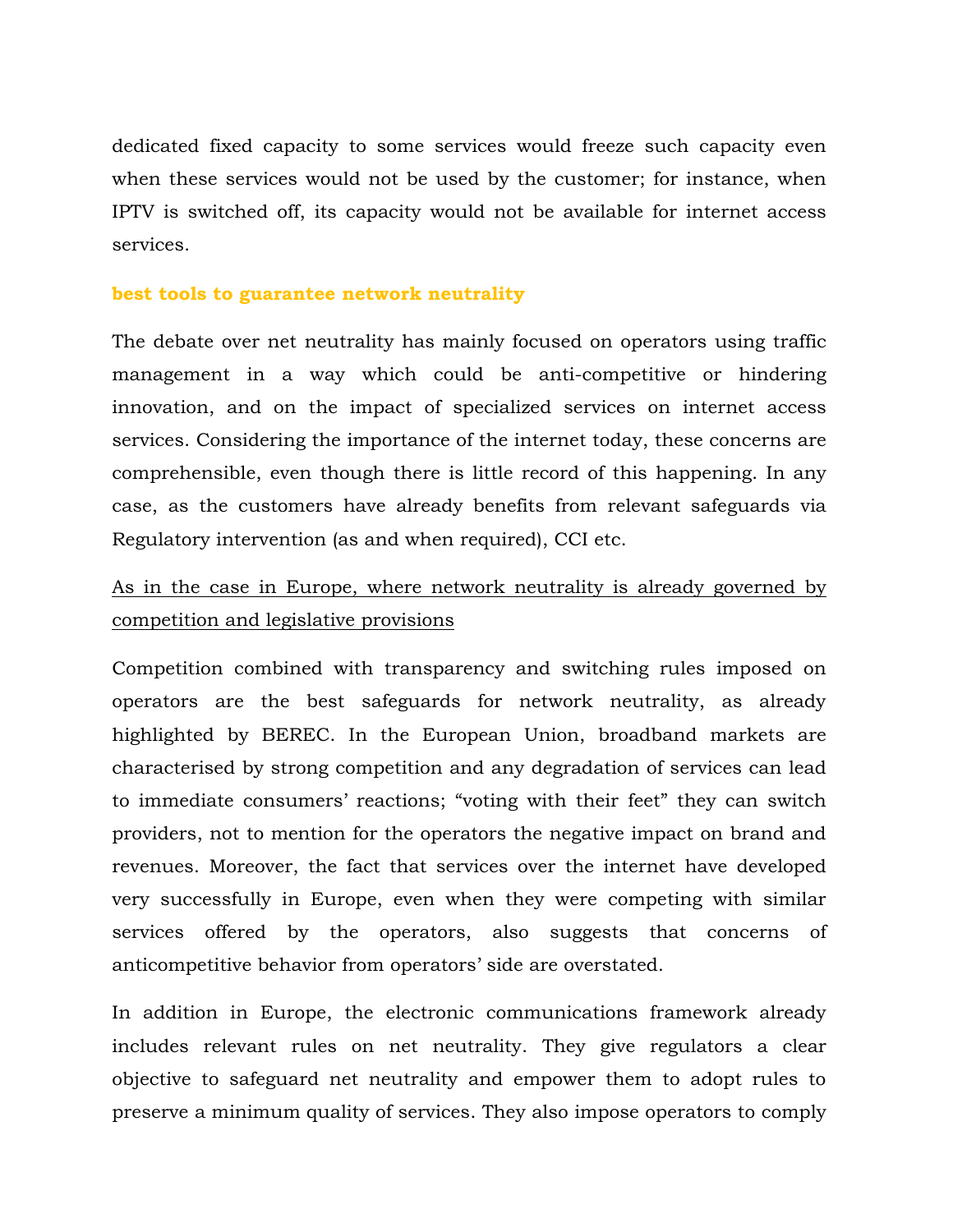with transparency measures. Many regulators have either adopted specific measures, like in France, or monitored the development of self-regulatory measures like in the UK.

# any new initiative should be proportionate, simple and future proof, and be consistent.

To avoid a patchwork of national legislations and ensure harmonisation, any new measure should be taken by the Authority. In addition, in the fast moving environment of digital technologies, regulating network neutrality requires to avoid three major risks: adopting rules that would become quickly obsolete, that would pick the winner and/or second guess innovation, which should be for the market to decide.

To tackle these constraints, the best way forward appears to adopt a set of high level principles preserving network neutrality while allowing operators to efficiently operate their network and to innovate on services. Any regulation should focus on the outcomes, rather than to over-specify technical inputs.

While traffic management practices could be framed by principles such as transparency, proportionality or non-discrimination, it is equally important to acknowledge the necessity of those practices for a smooth network functioning. Finally, even if it may be appealing to call for all bits of traffic to be equal, this "equality" is not compatible with the way networks function. Traffic is indeed oriented diversely by routers, their function being precisely to route packets differently (i.e. not equally) depending on packets characteristics (first of all their destination) and information received on network availability or congestion. Interpreted too literally, a strict principle of net neutrality would conflict with the goals of network operation, lowering efficiency, security, and increasing congestion.